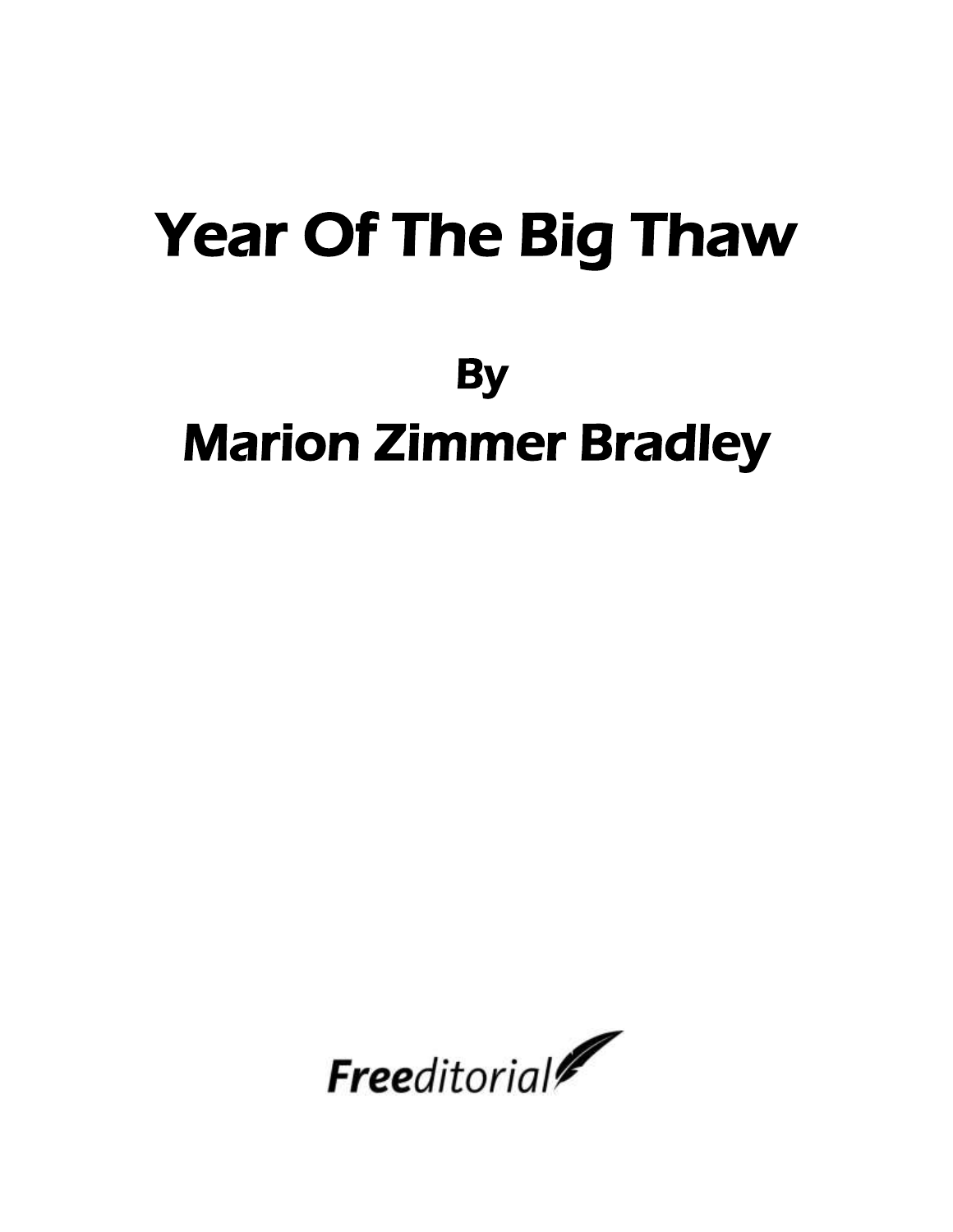## **Year Of The Big Thaw**

Yes, Rev'rend Doane, and a better boy never stepped, if I do say it as shouldn't. I've trusted him to drive team for me since he was eleven, and you can't say more than that for a farm boy. Way back when he was a little shaver so high, when the war came on, he was bounden he was going to sail with this Admiral Farragut. You know boys that age—like runaway colts. I couldn't see no good in his being cabin boy on some tarnation Navy ship and I told him so. If he'd wanted to sail out on a whaling ship, I 'low I'd have let him go. But Marthy—that's the boy's Ma—took on so that Matt stayed home. Yes, he's a good boy and a good son.

We'll miss him a powerful lot if he gets this scholarship thing. But I 'low it'll be good for the boy to get some learnin' besides what he gets in the school here. It's right kind of you, Rev'rend, to look over this application thing for me.

Well, if he is your own son, Mr. Emmett, why did you write 'birthplace unknown' on the line here?

Rev'rend Doane, I'm glad you asked me that question. I've been turnin' it over in my mind and I've jest about come to the conclusion it wouldn't be nohow fair to hold it back. I didn't lie when I said Matt was my son, because he's been a good son to me and Marthy. But I'm not his Pa and Marthy ain't his Ma, so could be I stretched the truth jest a mite. Rev'rend Doane, it's a tarnal funny yarn but I'll walk into the meetin' house and swear to it on a stack o'Bibles as thick as a cord of wood.

You know I've been farming the old Corning place these past seven year? It's good flat Connecticut bottom-land, but it isn't like our land up in Hampshire where I was born and raised. My Pa called it the Hampshire Grants and all that was King's land when his Pa came in there and started farming at the foot of Scuttock Mountain. That's Injun for fires, folks say, because the Injuns used to build fires up there in the spring for some of their heathen doodads. Anyhow, up there in the mountains we see a tarnal power of quare things.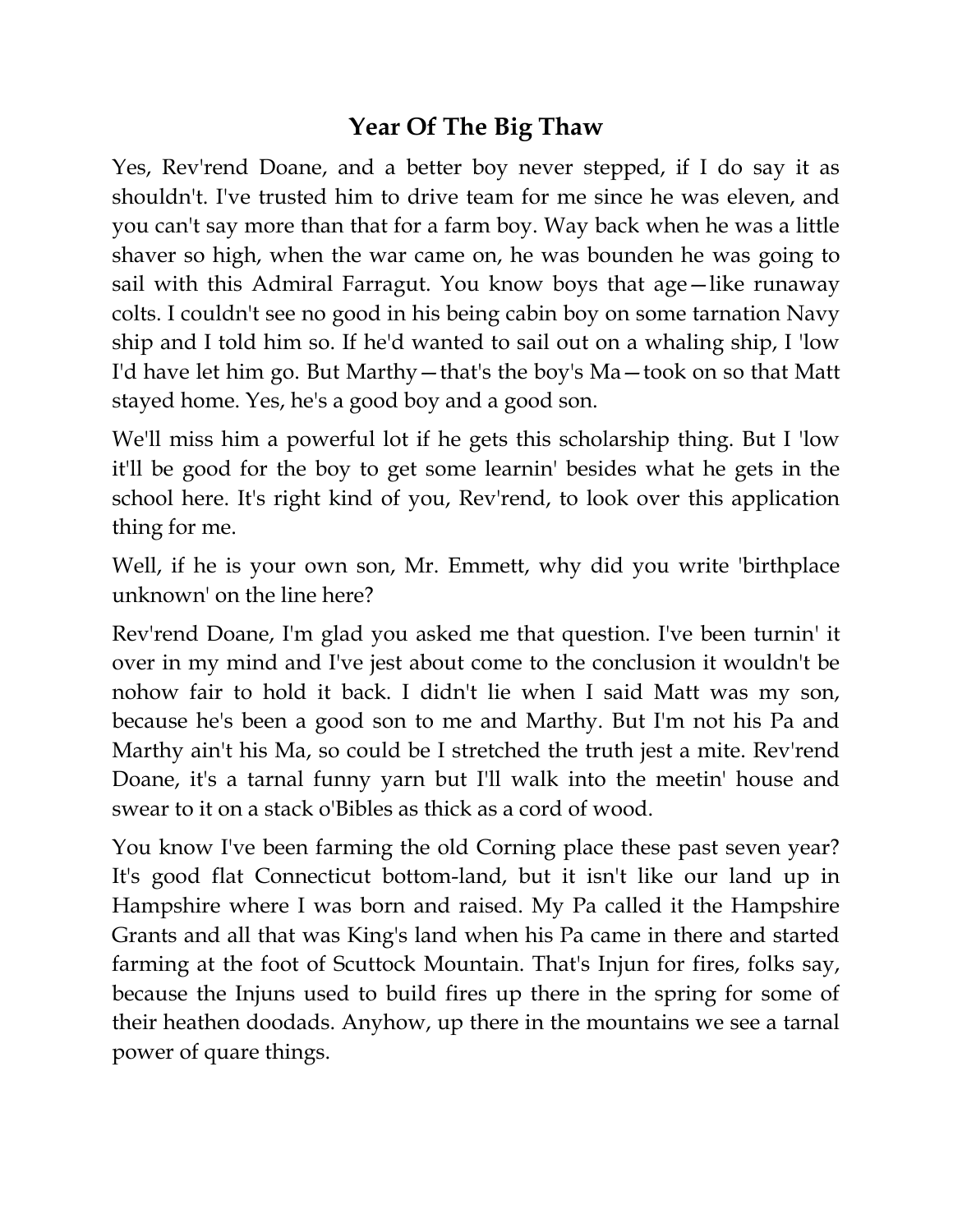You call to mind the year we had the big thaw, about twelve years before the war? You mind the blizzard that year? I heard tell it spread down most to York. And at Fort Orange, the place they call Albany now, the Hudson froze right over, so they say. But those York folks do a sight of exaggerating, I'm told.

Anyhow, when the ice went out there was an almighty good thaw all over, and when the snow run off Scuttock mountain there was a good-sized hunk of farmland in our valley went under water. The crick on my farm flowed over the bank and there was a foot of water in the cowshed, and down in the swimmin' hole in the back pasture wasn't nothing but a big gully fifty foot and more across, rushing through the pasture, deep as a lake and brown as the old cow. You know freshet-floods? Full up with sticks and stones and old dead trees and somebody's old shed floatin' down the middle. And I swear to goodness, Parson, that stream was running along so fast I saw four-inch cobblestones floating and bumping along.

I tied the cow and the calf and Kate—she was our white mare; you mind she went lame last year and I had to shoot her, but she was just a young mare then and skittish as all get-out—but she was a good little mare.

Anyhow, I tied the whole kit and caboodle of them in the woodshed up behind the house, where they'd be dry, then I started to get the milkpail. Right then I heard the gosh-awfullest screech I ever heard in my life. Sounded like thunder and a freshet and a forest-fire all at once. I dropped the milkpail as I heard Marthy scream inside the house, and I run outside. Marthy was already there in the yard and she points up in the sky and yelled, "Look up yander!"

We stood looking up at the sky over Shattuck mountain where there was a great big—shoot now, I d'no as I can call its name but it was like a trail of fire in the sky, and it was makin' the dangdest racket you ever heard, Rev'rend. Looked kind of like one of them Fourth-of-July skyrockets, but it was big as a house. Marthy was screaming and she grabbed me and hollered, "Hez! Hez, what in tunket is it?" And when Marthy cusses like that, Rev'rend, she don't know what she's saying, she's so scared.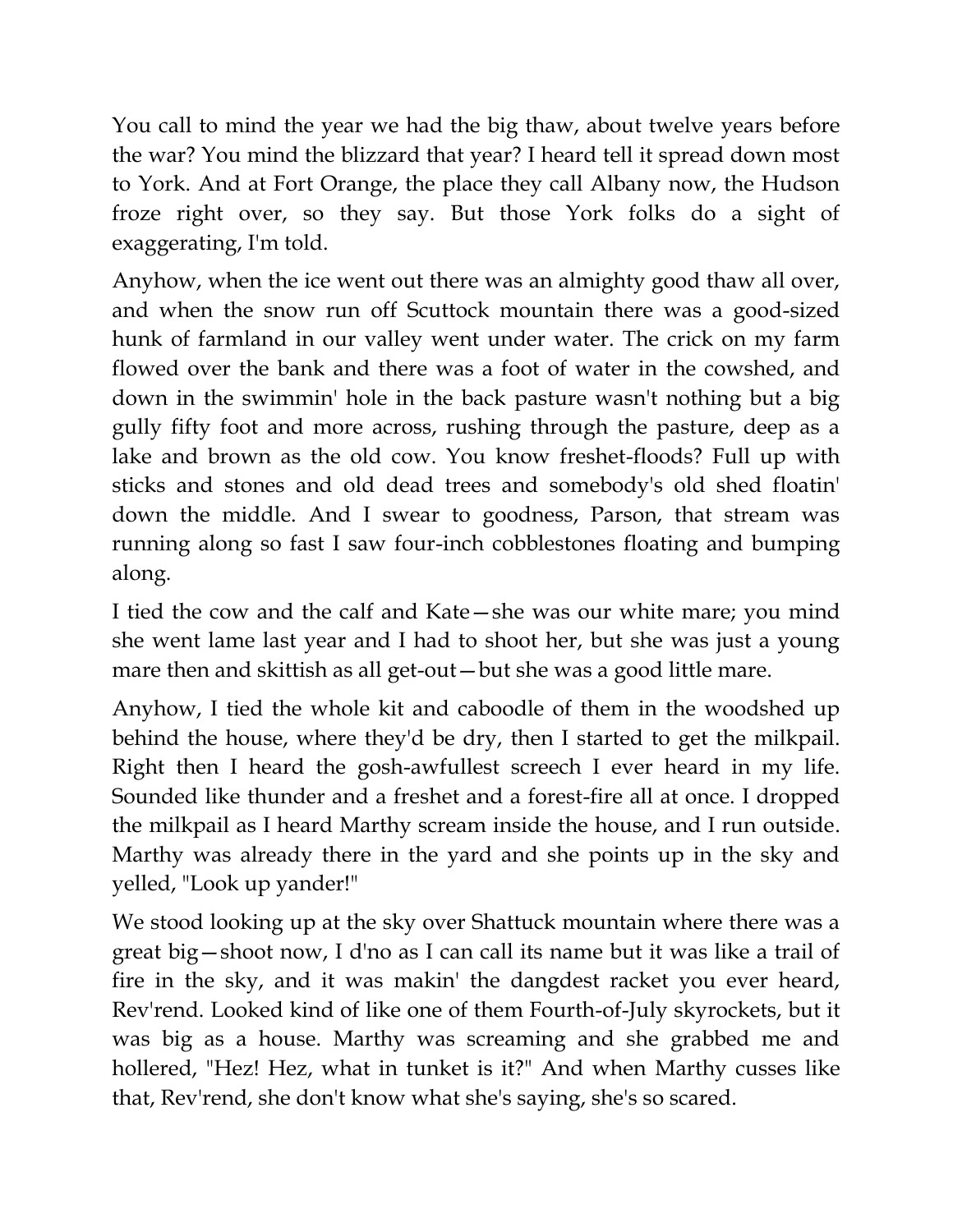I was plumb scared myself. I heard Liza—that's our young-un, Liza Grace, that got married to the Taylor boy. I heard her crying on the stoop, and she came flying out with her pinny all black and hollered to Marthy that the pea soup was burning. Marthy let out another screech and ran for the house. That's a woman for you. So I quietened Liza down some and I went in and told Marthy it weren't no more than one of them shooting stars. Then I went and did the milking.

But you know, while we were sitting down to supper there came the most awful grinding, screeching, pounding crash I ever heard. Sounded if it were in the back pasture but the house shook as if somethin' had hit it.

Marthy jumped a mile and I never saw such a look on her face.

"Hez, what was that?" she asked.

"Shoot, now, nothing but the freshet," I told her.

But she kept on about it. "You reckon that shooting star fell in our back pasture, Hez?"

"Well, now, I don't 'low it did nothing like that," I told her. But she was jittery as an old hen and it weren't like her nohow. She said it sounded like trouble and I finally quietened her down by saying I'd saddle Kate up and go have a look. I kind of thought, though I didn't tell Marthy, that somebody's house had floated away in the freshet and run aground in our back pasture.

So I saddled up Kate and told Marthy to get some hot rum ready in case there was some poor soul run aground back there. And I rode Kate back to the back pasture.

It was mostly uphill because the top of the pasture is on high ground, and it sloped down to the crick on the other side of the rise.

Well, I reached the top of the hill and looked down. The crick were a regular river now, rushing along like Niagary. On the other side of it was a stand of timber, then the slope of Shattuck mountain. And I saw right away the long streak where all the timber had been cut out in a big scoop with roots standing up in the air and a big slide of rocks down to the water.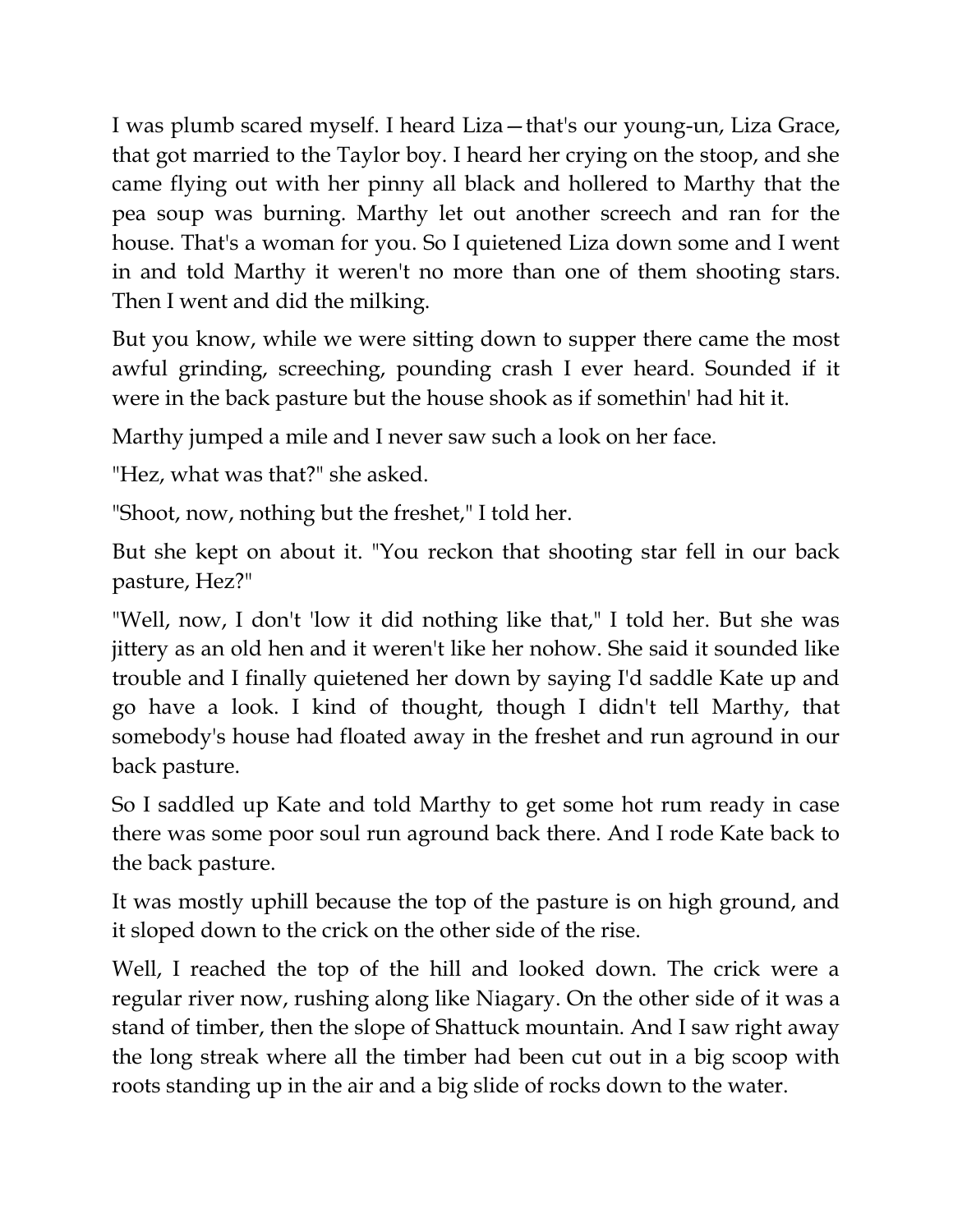It was still raining a mite and the ground was sloshy and squanchy under foot. Kate scrunched her hooves and got real balky, not likin' it a bit. When we got to the top of the pasture she started to whine and whicker and stamp, and no matter how loud I whoa-ed she kept on a-stamping and I was plumb scared she'd pitch me off in the mud. Then I started to smell a funny smell, like somethin' burning. Now, don't ask me how anything could burn in all that water, because I don't know.

When we came up on the rise I saw the contraption.

Rev'rend, it was the most tarnal crazy contraption I ever saw in my life. It was bigger nor my cowshed and it was long and thin and as shiny as Marthy's old pewter pitcher her Ma brought from England. It had a pair of red rods sticking out behind and a crazy globe fitted up where the top ought to be. It was stuck in the mud, turned halfway over on the little slide of roots and rocks, and I could see what had happened, all right.

The thing must have been—now, Rev'rend, you can say what you like but that thing must have flew across Shattuck and landed on the slope in the trees, then turned over and slid down the hill. That must have been the crash we heard. The rods weren't just red, they were red-hot. I could hear them sizzle as the rain hit 'em.

In the middle of the infernal contraption there was a door, and it hung all to-other as if every hinge on it had been wrenched halfway off. As I pushed old Kate alongside it I heared somebody hollering alongside the contraption. I didn't nohow get the words but it must have been for help, because I looked down and there was a man a-flopping along in the water.

He was a big fellow and he wasn't swimming, just thrashin' and hollering. So I pulled off my coat and boots and hove in after him. The stream was running fast but he was near the edge and I managed to catch on to an old tree-root and hang on, keeping his head out of the water till I got my feet aground. Then I hauled him onto the bank. Up above me Kate was still whinnying and raising Ned and I shouted at her as I bent over the man.

Wal, Rev'rend, he sure did give me a surprise—weren't no proper man I'd ever seed before. He was wearing some kind of red clothes, real shiny and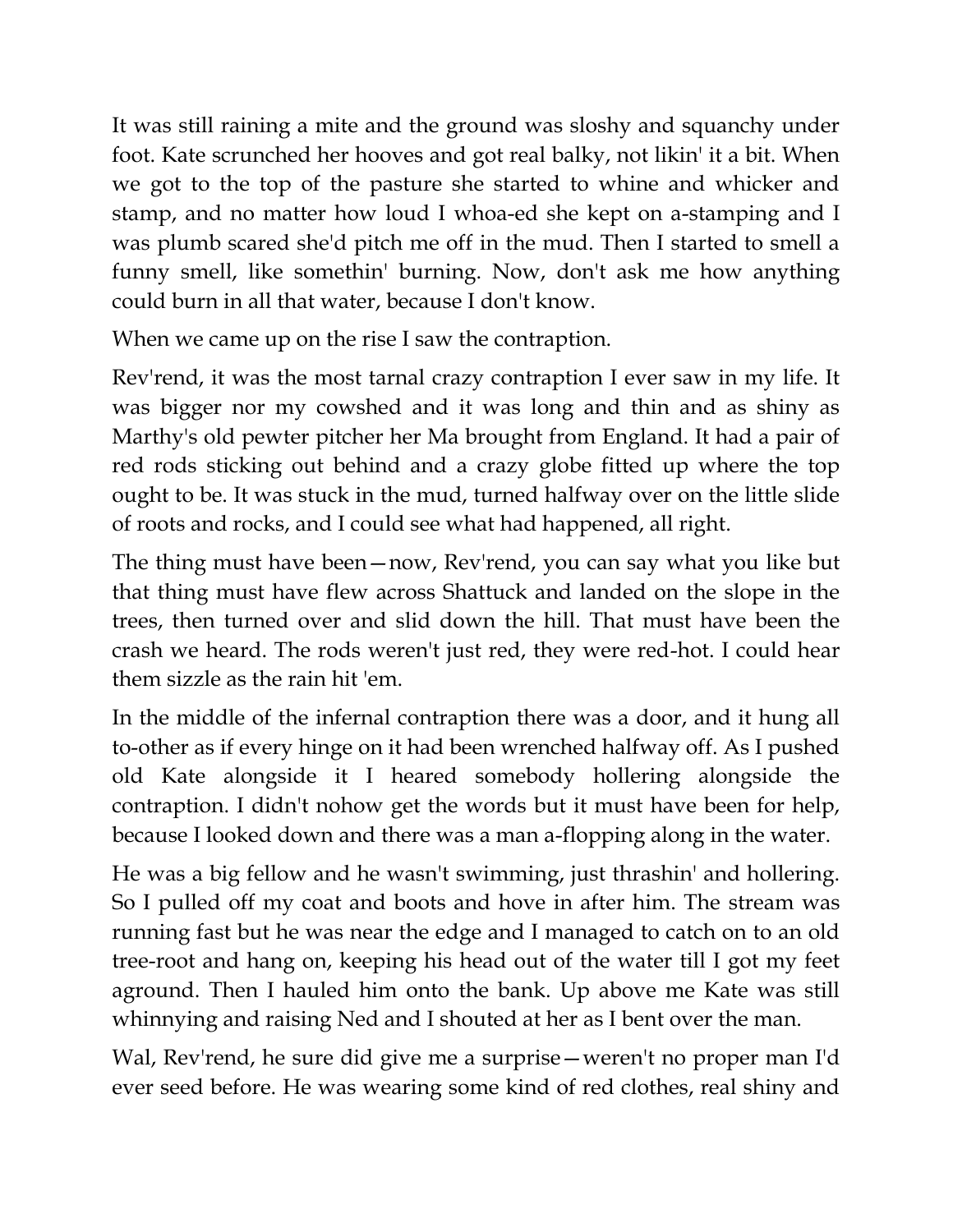sort of stretchy and not wet from the water, like you'd expect, but dry and it felt like that silk and India-rubber stuff mixed together. And it was such a bright red that at first I didn't see the blood on it. When I did I knew he were a goner. His chest were all stove in, smashed to pieces. One of the old tree-roots must have jabbed him as the current flung him down. I thought he were dead already, but then he opened up his eyes.

A funny color they were, greeny yellow. And I swear, Rev'rend, when he opened them eyes I felt he was readin' my mind. I thought maybe he might be one of them circus fellers in their flying contraptions that hang at the bottom of a balloon.

He spoke to me in English, kind of choky and stiff, not like Joe the Portygee sailor or like those tarnal dumb Frenchies up Canady way, but—well, funny. He said, "My baby—in ship. Get—baby ..." He tried to say more but his eyes went shut and he moaned hard.

I yelped, "Godamighty!" 'Scuse me, Rev'rend, but I was so blame upset that's just what I did say, "Godamighty, man, you mean there's a baby in that there dingfol contraption?" He just moaned so after spreadin' my coat around the man a little bit I just plunged in that there river again.

Rev'rend, I heard tell once about some tomfool idiot going over Niagary in a barrel, and I tell you it was like that when I tried crossin' that freshet to reach the contraption.

I went under and down, and was whacked by floating sticks and whirled around in the freshet. But somehow, I d'no how except by the pure grace of God, I got across that raging torrent and clumb up to where the crazy dingfol machine was sitting.

Ship, he'd called it. But that were no ship, Rev'rend, it was some flying dragon kind of thing. It was a real scarey lookin' thing but I clumb up to the little door and hauled myself inside it. And, sure enough, there was other people in the cabin, only they was all dead.

There was a lady and a man and some kind of an animal looked like a bobcat only smaller, with a funny-shaped rooster-comb thing on its head. They all—even the cat-thing—was wearing those shiny, stretchy clo'es.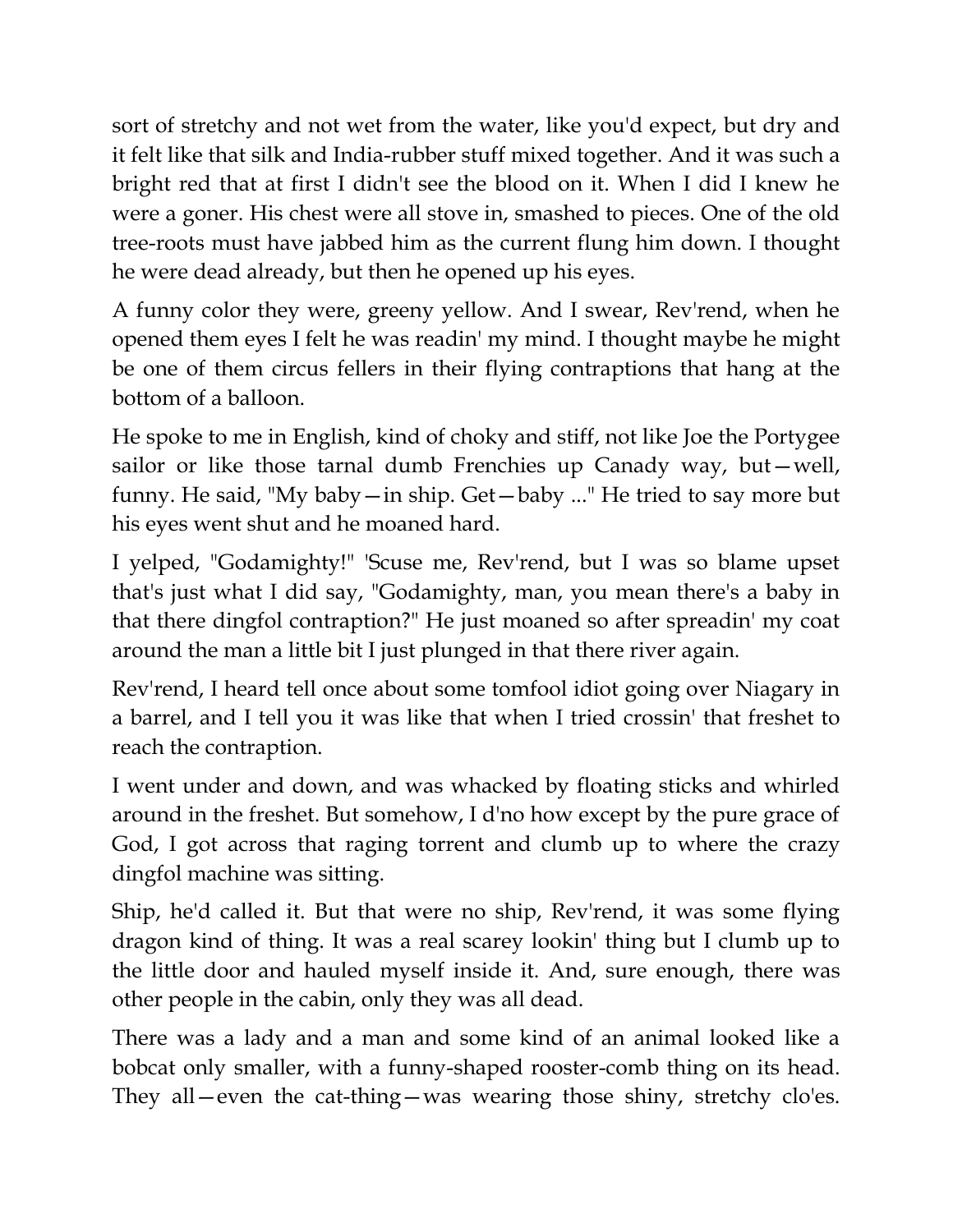And they all was so battered and smashed I didn't even bother to hunt for their heartbeats. I could see by a look they was dead as a doornail.

Then I heard a funny little whimper, like a kitten, and in a funny, rubbercushioned thing there's a little boy baby, looked about six months old. He was howling lusty enough, and when I lifted him out of the cradle kind of thing, I saw why. That boy baby, he was wet, and his little arm was twisted under him. That there flying contraption must have smashed down awful hard, but that rubber hammock was so soft and cushiony all it did to him was jolt him good.

I looked around but I couldn't find anything to wrap him in. And the baby didn't have a stitch on him except a sort of spongy paper diaper, wet as sin. So I finally lifted up the lady, who had a long cape thing around her, and I took the cape off her real gentle. I knew she was dead and she wouldn't be needin' it, and that boy baby would catch his death if I took him out barenaked like that. She was probably the baby's Ma; a right pretty woman she was but smashed up something shameful.

So anyhow, to make a long story short, I got that baby boy back across that Niagary falls somehow, and laid him down by his Pa. The man opened his eyes kind, and said in a choky voice, "Take care—baby."

I told him I would, and said I'd try to get him up to the house where Marthy could doctor him. The man told me not to bother. "I dying," he says. "We come from planet—star up there—crash here—" His voice trailed off into a language I couldn't understand, and he looked like he was praying.

I bent over him and held his head on my knees real easy, and I said, "Don't worry, mister, I'll take care of your little fellow until your folks come after him. Before God I will."

So the man closed his eyes and I said, Our Father which art in Heaven, and when I got through he was dead.

I got him up on Kate, but he was cruel heavy for all he was such a tall skinny fellow. Then I wrapped that there baby up in the cape thing and took him home and give him to Marthy. And the next day I buried the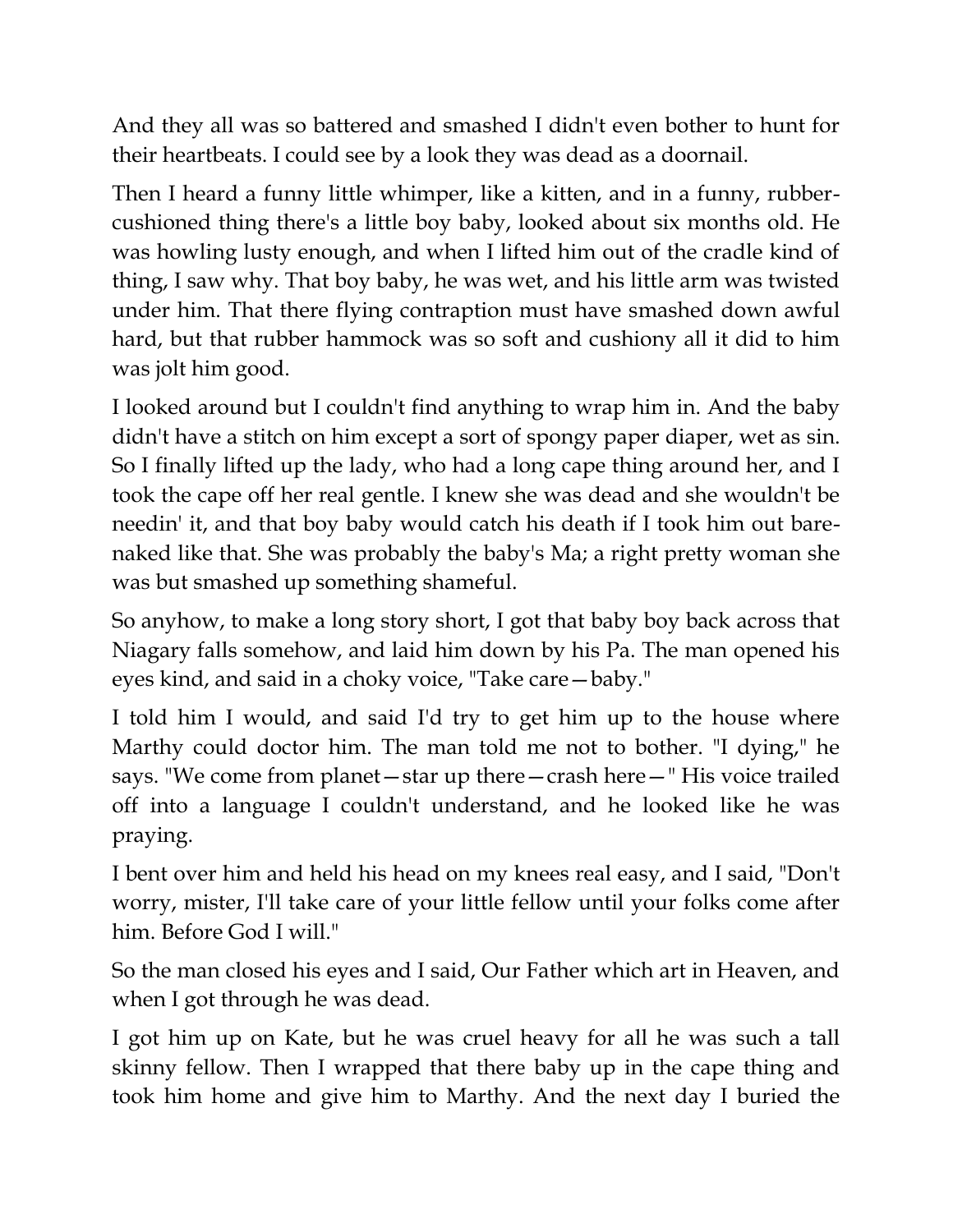fellow in the south medder and next meetin' day we had the baby baptized Matthew Daniel Emmett, and brung him up just like our own kids. That's all.

All? Mr. Emmett, didn't you ever find out where that ship really came from?

Why, Rev'rend, he said it come from a star. Dying men don't lie, you know that. I asked the Teacher about them planets he mentioned and she says that on one of the planets—can't rightly remember the name, March or Mark or something like that—she says some big scientist feller with a telescope saw canals on that planet, and they'd hev to be pretty near as big as this-here Erie canal to see them so far off. And if they could build canals on that planet I d'no why they couldn't build a flying machine.

I went back the next day when the water was down a little, to see if I couldn't get the rest of them folks and bury them, but the flying machine had broke up and washed down the crick.

Marthy's still got the cape thing. She's a powerful saving woman. We never did tell Matt, though. Might make him feel funny to think he didn't really b'long to us.

But—but—Mr. Emmett, didn't anybody ask questions about the baby where you got it?

Well, now, I'll 'low they was curious, because Marthy hadn't been in the family way and they knew it. But up here folks minds their own business pretty well, and I jest let them wonder. I told Liza Grace I'd found her new little brother in the back pasture, and o'course it was the truth. When Liza Grace growed up she thought it was jest one of those yarns old folks tell the little shavers.

And has Matthew ever shown any differences from the other children that you could see?

Well, Rev'rend, not so's you could notice it. He's powerful smart, but his real Pa and Ma must have been right smart too to build a flying contraption that could come so far.